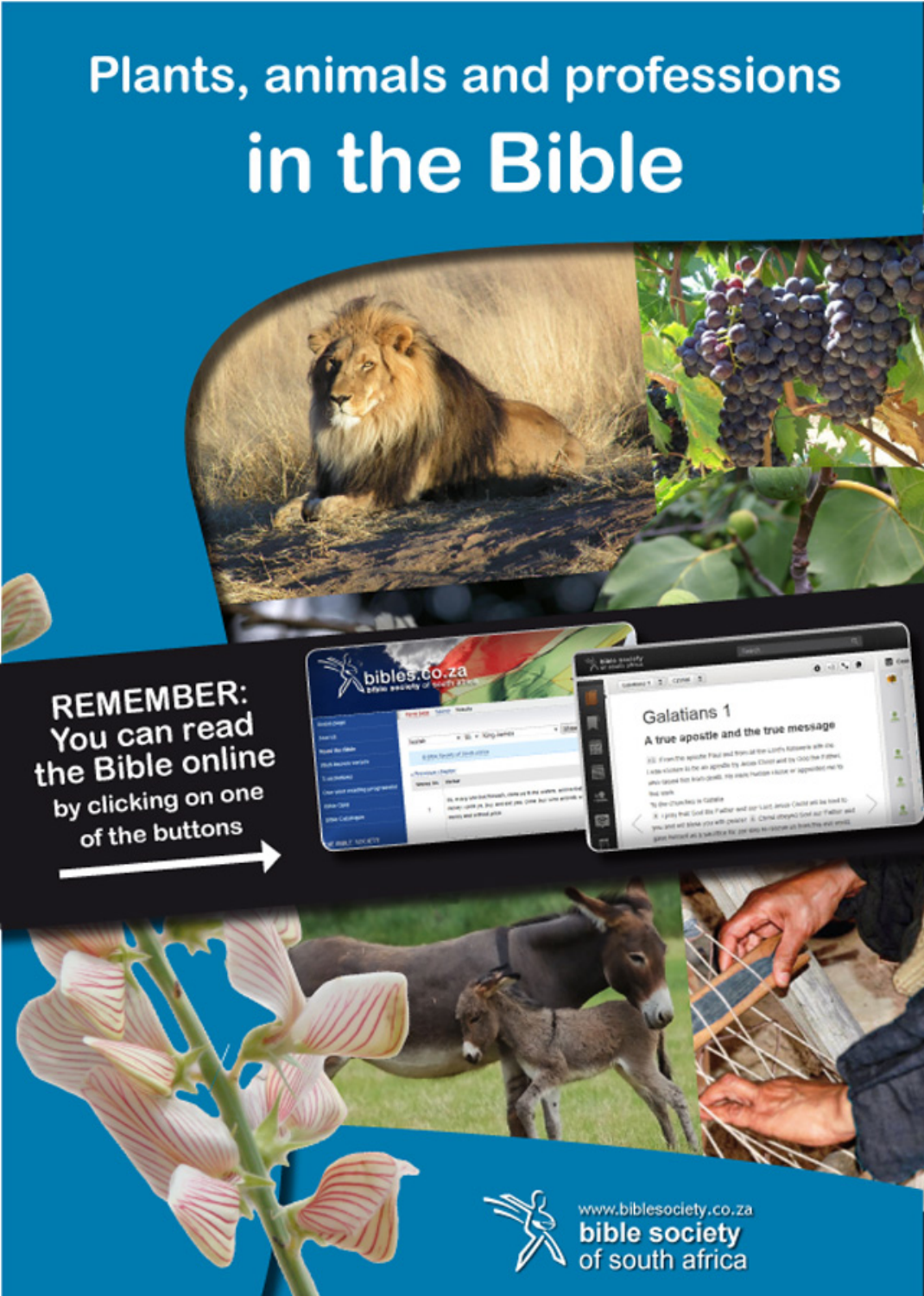# **Plants in the Bible**

Although some progress has been made in identifying plants which were found in or were indigenous to the Bible lands, it remains difficult to match plant names with specific plants which appear in the original texts. Some of the plant names appearing in the CEV are listed below.

#### **Trees and Shrubs**

#### **Grass Plants**

#### **Fruit Trees**

## **Spices**

| Mint/dill/cumin Mt 23:23 |  |
|--------------------------|--|
|                          |  |
| Mustard seed  Mt 13:31   |  |
|                          |  |

## **Grain and Pulses**

| Barley/wheat Ex 9:31-32 |  |
|-------------------------|--|
| <b>Flowering Plants</b> |  |

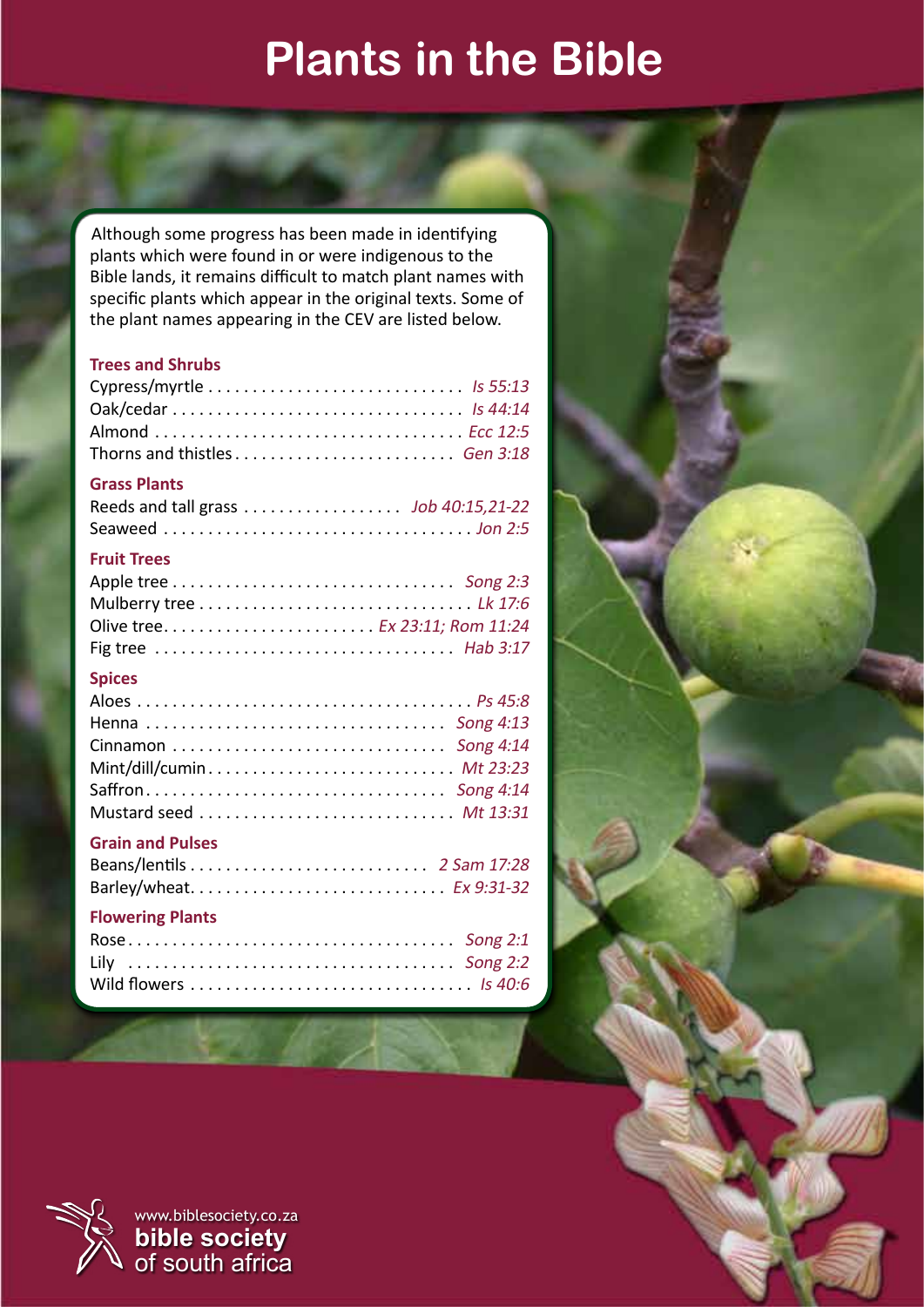# **Animals in the Bible**

Most of the references to animals in the Bible involve comparison and metaphor. Their appearance and traits are used to highlight certain traits or actions of people, or to describe their circumstances.

Please note that it is not always possible to translate the names of animals from the original Hebrew and Greek texts. The names of animals that are not indigenous to this country are sometimes substituted with the name of an animal which is similar and whose behaviour and appearance correspond to the ones we are familiar with.

#### **Predators**

| Lion  Prov 30:30; Is 31:4 |  |
|---------------------------|--|
| Wolf Ezek 22:27; Hab 1:8  |  |

#### **Game**

| Buffalo Num 23:22; Deut 33:17 |  |
|-------------------------------|--|
|                               |  |

#### **Fish and Reptiles**

| Fish  Mk 1:17; Jn 21:9    |  |
|---------------------------|--|
| Snake Gen 49:17; Mic 7:17 |  |

#### **Insects**

#### **Birds**

| Dove  Is 59:11; Jer 48:28 |
|---------------------------|
|                           |
| Ostrich Lam 4:3; Mic 1:8  |
| Owl/sparrow Ps 102:6-7    |
|                           |
|                           |
|                           |

#### **Domestic Animals**